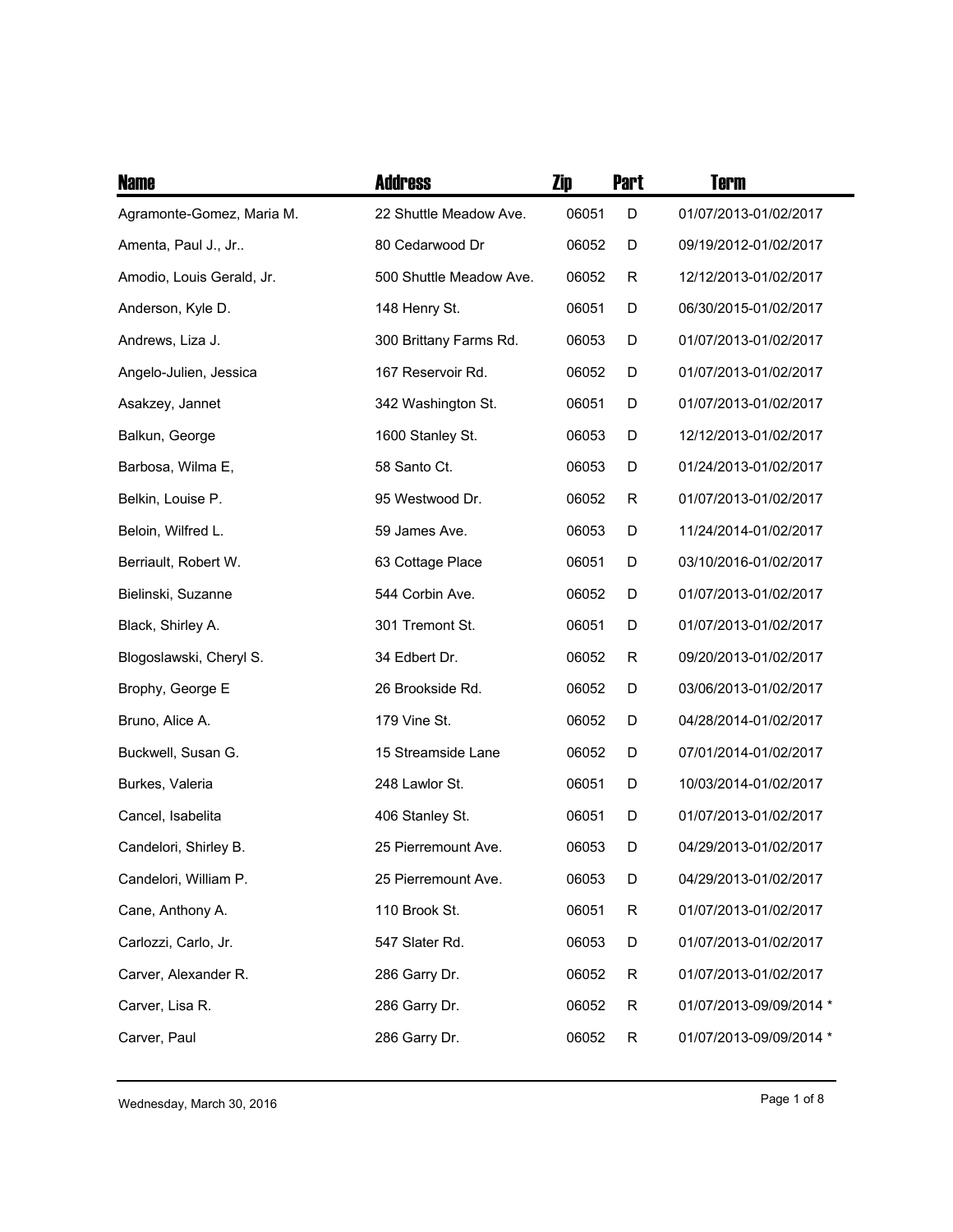| <b>Name</b>             | <b>Address</b>          | Zip   | <b>Part</b> | <b>Term</b>           |
|-------------------------|-------------------------|-------|-------------|-----------------------|
| Cassolino, Daniel Allen | 70 Grove Hill #2        | 06051 | D           | 02/05/2016-01/02/2017 |
| Castro, J. Roman        | 88 Beach St.            | 06053 | R           | 01/07/2013-01/02/2017 |
| Catanzaro, Paul D.      | 250 Hillhurst Ave.      | 06053 | D           | 01/07/2013-01/02/2017 |
| Clark, Chester A., Jr.  | 271 Garry Dr.           | 06052 | R           | 01/07/2013-01/02/2017 |
| Clinch, Robert D.       | 272 Stanley St.         | 06051 | D           | 01/07/2013-01/02/2017 |
| Colon, Luz              | 433 Stanley St.         | 06051 | D           | 01/07/2013-01/02/2017 |
| Concepcion, Zaida J.    | 22 Lincoln St.          | 06052 | D           | 02/22/2016-01/02/2017 |
| Contreras, Christian L. | 137 Lawlor St.          | 06053 | D           | 03/30/2015-01/02/2017 |
| Cooper, Kelt L.         | 316 Barbour Rd.         | 06053 | D           | 04/30/2013-01/02/2017 |
| Cruickshank, David A.   | 321 Roxbury Rd.         | 06053 | D           | 01/07/2013-01/02/2017 |
| Cruz, Evelyn S.         | 74 Black Rock Ave.      | 06052 | D           | 03/04/2013-01/02/2017 |
| Cuin, Francisco O.      | 139 Monroe St.          | 06052 | D           | 01/24/2013-01/02/2017 |
| D'Agostino, Sebastiano  | 28 North Wellington St. | 06053 | D           | 07/30/2015-01/02/2017 |
| D'Alfonso, Angelo       | 16 Jones Drive          | 06053 | D           | 08/20/2013-01/02/2017 |
| Danielewicz, Thomas     | 41 Ridgewood Rd.        | 06053 | D           | 10/28/2014-01/02/2017 |
| Davis, Daniel Aaron     | 59 Kim Dr.              | 06053 | R           | 12/07/2013-01/02/2017 |
| Davis, Jody M.          | 359 Steele St.          | 06052 | R           | 01/21/2014-01/02/2017 |
| Davis, Ronald P.        | 280 Brittany Farms Rd.  | 06053 | D           | 03/05/2013-01/02/2017 |
| DeGrandis, Barbara      | 292 Monroe St.          | 06052 | D           | 01/07/2013-01/02/2017 |
| DeNigris, Nicholas E.   | 159 Kenwood Dr.         | 06052 | D           | 01/07/2013-01/02/2017 |
| Denuzze, Peter J.       | 56 Westwood Dr.         | 06052 | D           | 01/07/2013-01/02/2017 |
| Domejczyk, Diane        | 137 Kelsey St.          | 06051 | R           | 12/06/2013-01/02/2017 |
| Doran Aiudi, Melissa M. | 59 Mason Dr.            | 06052 | R           | 01/07/2013-01/02/2017 |
| Dorfman, Kim R. Bazer   | 65 Highland Terrace     | 06053 | D           | 01/07/2013-01/02/2017 |
| Dorsey, Justin R.       | 370 Wooster St.         | 06052 | R           | 12/04/2013-01/02/2017 |
| Drebot, Halyna          | 65 Cleveland St.        | 06053 | D           | 03/11/2016-01/02/2017 |
| Dzwonkowski, Edward J.  | 114 Hillcrest Ave.      | 06053 | D           | 01/07/2013-01/02/2017 |
| Edwards, Janice C.      | 178 Bingham St.         | 06051 | D           | 01/07/2013-01/02/2017 |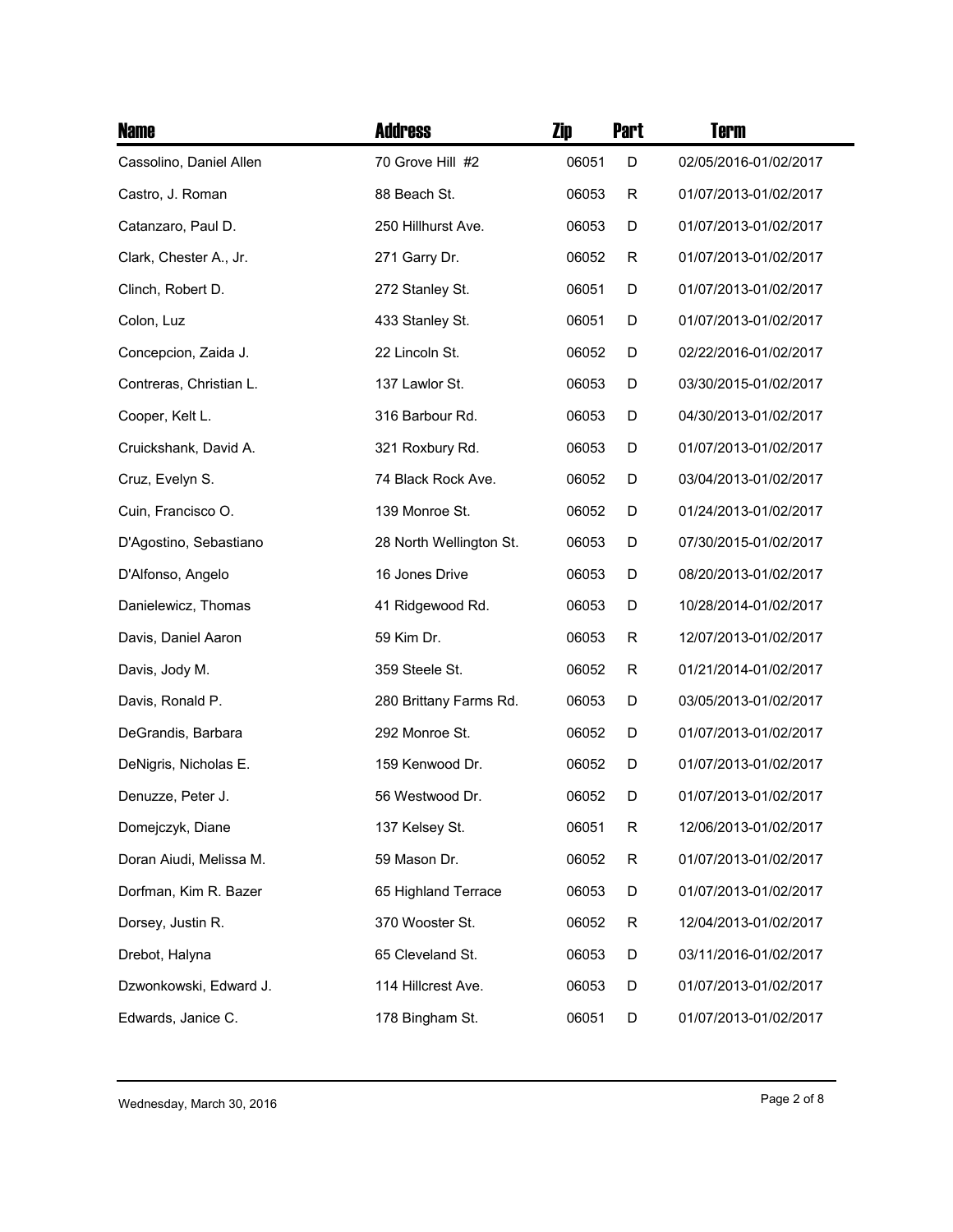| <b>Name</b>                   | <b>Address</b>            | Zip   | <b>Part</b> | <b>Term</b>           |
|-------------------------------|---------------------------|-------|-------------|-----------------------|
| Egipciaco, Olga E.            | 2380 Corbin Ave.          | 06053 | D           | 02/23/2016-01/02/2017 |
| Faienza-Hodkevics, Cindy M.   | 245 Steele St.            | 06052 | R           | 01/07/2013-01/02/2017 |
| Felth, David E.               | 68 Shuttle Meadow Ave.    | 06051 | D           | 09/17/2013-01/02/2017 |
| Fortin, Mark J.               | 78 Linden St.             | 06051 | R           | 01/07/2013-01/02/2017 |
| Gadomski, Richard H.          | 121 Dwight Street         | 06051 | R           | 01/07/2013-01/02/2017 |
| Garcia, Zulma M.              | 395 Brittany Farms Rd.    | 06053 | D           | 03/01/2013-01/02/2017 |
| Geragosian, Audrey Honig      | 39 Pendleton Rd.          | 06053 | D           | 01/07/2013-01/02/2017 |
| Gerratana, Theresa B.         | 674 Lincoln St.           | 06052 | D           | 01/07/2013-01/02/2017 |
| Girgenti, Joseph J.           | 67 Martin Luther King Dr. | 06051 | D           | 03/16/2016-01/02/2017 |
| Goracy, Irene                 | 171 Booth St.             | 06053 | D           | 01/07/2013-01/02/2017 |
| Gorczyca, Eileen              | 584 Black Rock Ave.       | 06052 | R           | 02/13/2013-01/02/2017 |
| Gostin, Peter J.              | 40 Sandy Brook Dr.        | 06053 | R           | 01/07/2013-01/02/2017 |
| Gumbs, Jeffrey A.             | 300 Main St. Unit 509     | 06051 | R           | 09/13/2013-01/02/2017 |
| Halla-Mattingly, Elizabeth M. | 271 Commonwealth Ave.     | 06053 | U           | 09/24/2014-01/02/2017 |
| Hardy, E. Jonathan            | 128 Fulton St.            | 06051 | R           | 01/07/2013-01/02/2017 |
| Harris, Ellwood Joseph        | 163 Oak St.               | 06051 | U           | 09/25/2014-01/02/2017 |
| Hermanowski, Lawrence J.      | 19 Seneca St.             | 06053 | D           | 04/05/2013-01/02/2017 |
| Hernandez, Harry              | 9 Hudson Place            | 06051 | D           | 05/06/2015-01/02/2017 |
| Hudyma, Evelyn F.             | 174 Market St.            | 06051 | D           | 09/17/2013-01/02/2017 |
| Humphrey, Brenda S.           | 263 Rocky Hill Ave.       | 06051 | D           | 01/07/2013-01/02/2017 |
| lerardi, Deidra M.            | 130 Hazelmere Rd.         | 06053 | D           | 01/07/2013-01/02/2017 |
| Irene, Rosa M.                | 691 Osgood Ave.           | 06053 | D           | 11/25/2014-01/02/2017 |
| Jiantonio, Olga M.            | 44 Eddy Glover Blvd.      | 06053 | D           | 03/01/2013-01/02/2017 |
| Johnson, Jacqueline           | 126 Winthrop St.          | 06052 | D           | 01/07/2013-01/02/2017 |
| Judd, Richard L.              | 119 Ten Acre Rd.          | 06052 | R           | 01/07/2013-01/02/2017 |
| Khachoyan, Peruse E,          | 950 Farmington Ave.       | 06053 | D           | 01/07/2013-01/02/2017 |
| Klotz, Rosemary               | 95 Harrison Street        | 06052 | D           | 01/07/2013-01/02/2017 |
| Krajewski, Barbara D.         | 249 Wasington St.         | 06051 | R           | 01/07/2013-01/02/2017 |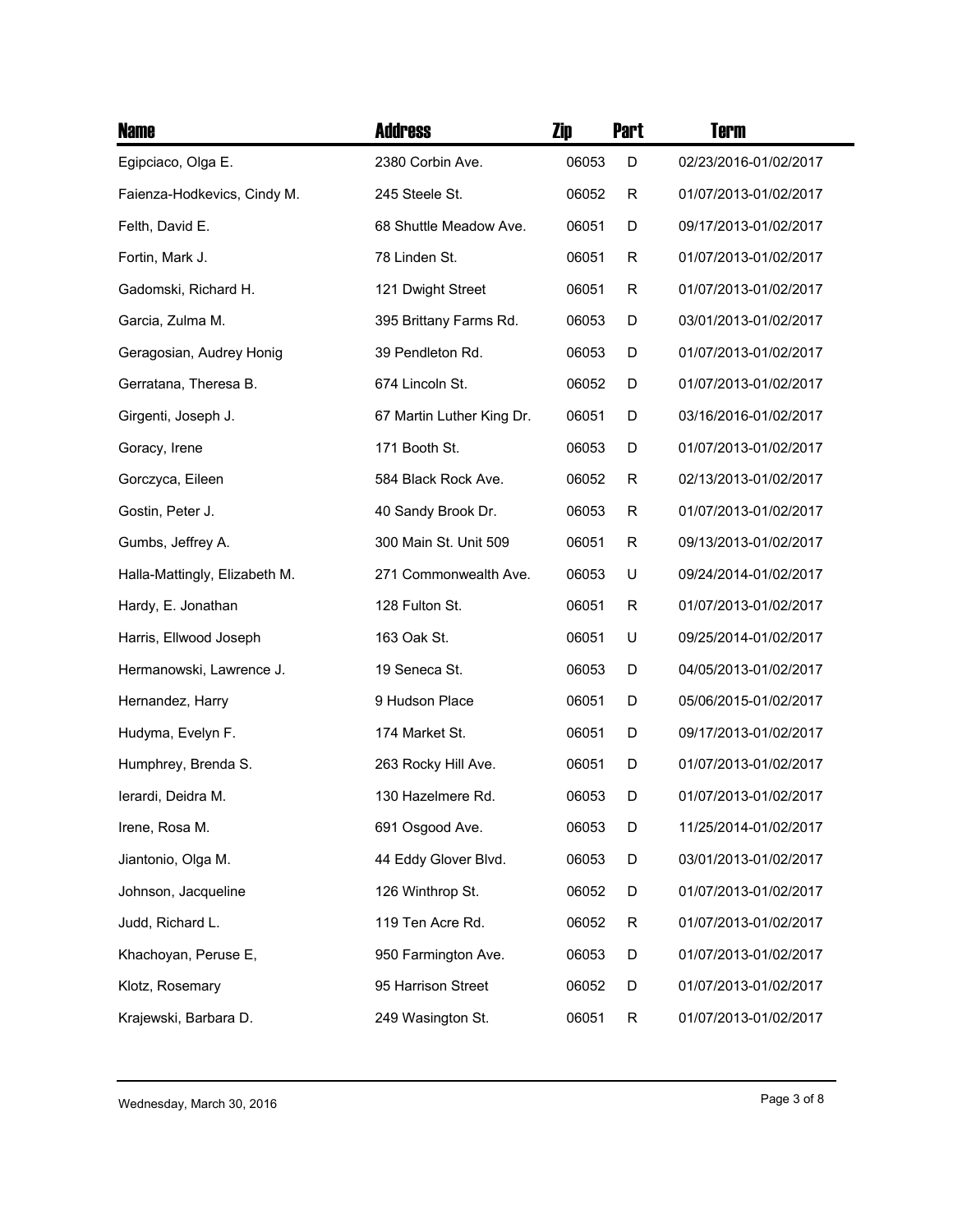| <b>Name</b>            | <b>Address</b>         | Zip   | <b>Part</b> | Term                  |
|------------------------|------------------------|-------|-------------|-----------------------|
| Kusek, William E.      | 240 Linwood St.        | 06052 | <b>TC</b>   | 01/07/2013-01/02/2017 |
| Kusiak, Robert D.      | 131 Torkum Dr.         | 06053 | R           | 12/04/2013-01/02/2017 |
| Leal, Luisa            | 196 Winthrop St.       | 06052 | D           | 04/02/2013-01/02/2017 |
| Lebel, Raymond R.      | 50 Bassett St.         | 06051 | D           | 01/07/2013-01/02/2017 |
| Lee, Brian T.          | 248 Linwood St.        | 06052 | R           | 03/13/2013-01/02/2017 |
| Lopes, Richard P.      | 208 South Mountain Dr. | 06052 | D           | 01/07/2013-01/02/2017 |
| Luchansky, Barbara P.  | 56 Colt St.            | 06052 | R           | 11/14/2014-01/02/2017 |
| Luciano, Bianca A.     | 151 Streamside Lane    | 06052 | D           | 11/25/2014-01/02/2017 |
| Lugli, Gerald Q.       | 390 McClintock St.     | 06053 | D           | 01/07/2013-01/02/2017 |
| Magnuszewski, Eva C.   | 95 Governor St.        | 06053 | D           | 01/07/2013-01/02/2017 |
| Malinowski, Donald S.  | 69 Biruta St.          | 06053 | D           | 12/06/2013-01/02/2017 |
| Malinowski, Kenneth A. | 1928 Stanley St.       | 06053 | U           | 02/14/2013-01/02/2017 |
| Malinowski, Margaret   | 42 Park Place          | 06052 | R           | 09/17/2013-01/02/2017 |
| Malinowski, Mattew D.  | 69 Biruta St.          | 06053 | D           | 12/06/2013-01/02/2017 |
| Martinez, Enid         | 367 LaSalle St.        | 06051 | D           | 01/22/2013-01/02/2017 |
| Mathena, Hunter R.     | 46 Roxbury Rd.         | 06053 | D           | 01/07/2013-01/02/2017 |
| Matthews, Jessy Rf     | 375 South Main St.     | 06051 | D           | 01/22/2013-01/02/2017 |
| McDonald, Casimir G.   | 150 Roxbury Road       | 06053 | D           | 03/18/2014-01/02/2017 |
| McGuire, Nicole        | 17 Woodbine St.        | 06052 | D           | 01/07/2013-01/02/2017 |
| McNamara, John H.      | 56 Brighton St.        | 06053 | D           | 01/07/2013-01/02/2017 |
| McNamara, William J.   | 12 Bunker Hill Rd.     | 06053 | D           | 01/07/2013-01/02/2017 |
| Melecsinsky, John B.   | 133 McClintock St.     | 06053 | D           | 01/07/2013-01/02/2017 |
| Mulrooney, James P.    | 29 Highland Terrace    | 06053 | D           | 03/17/2014-01/02/2017 |
| Navedo, Gladys         | 289 Maple St.          | 06051 | D           | 01/07/2013-01/02/2017 |
| Nunez, Jose A.         | 19 Kulper Rd.          | 06051 | D           | 08/20/2013-01/02/2017 |
| O'Brien, Mary M.       | 1894 Stanley St.       | 06053 | D           | 03/06/2013-01/02/2017 |
| Olandt, Carl R.        | 46 Blake Rd.           | 06053 | R           | 01/07/2013-01/02/2017 |
| Olandt, Kathy W.       | 46 Blake Rd.           | 06053 | R           | 01/07/2013-01/02/2017 |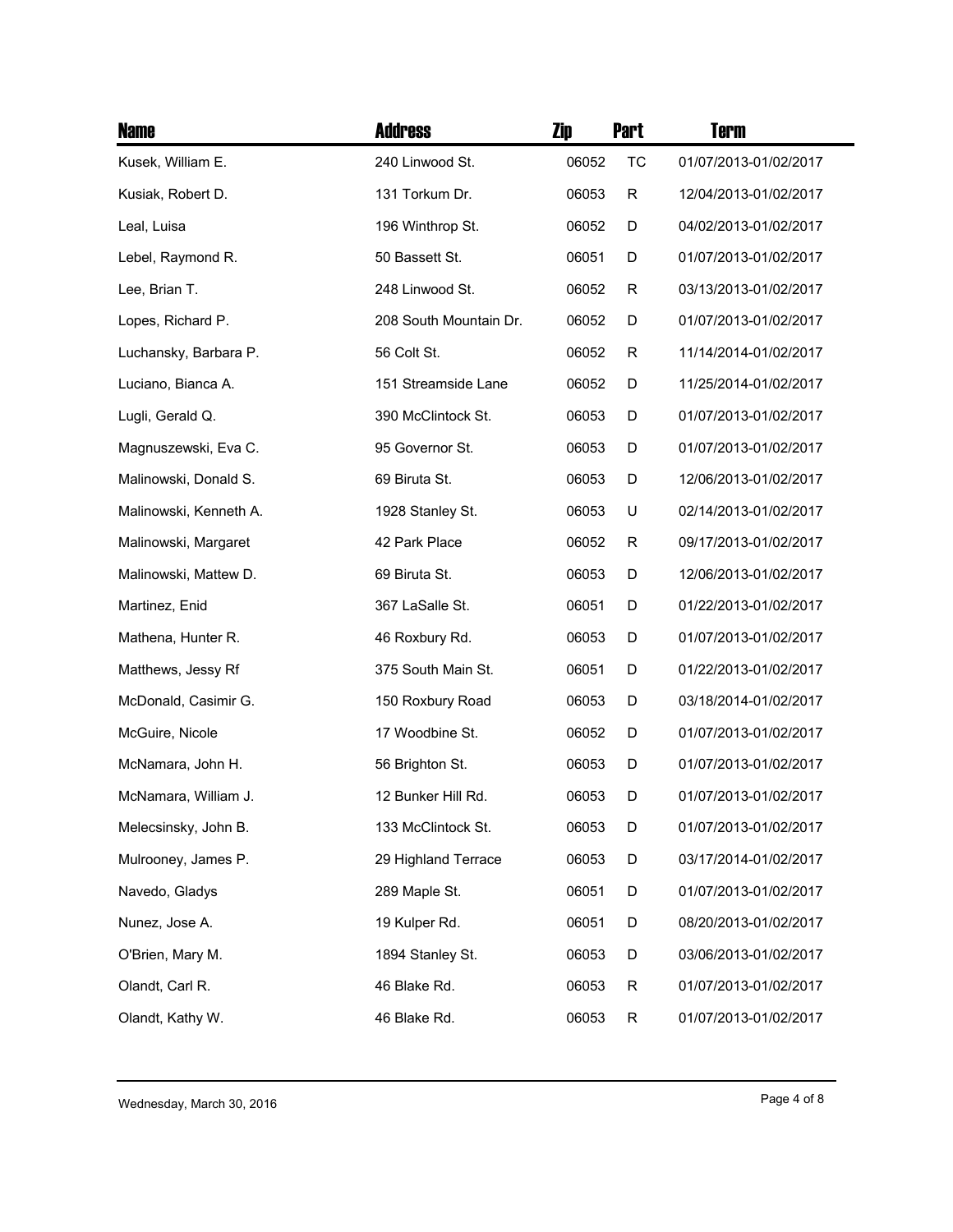| <b>Name</b>                | <b>Address</b>         | Zip   | <b>Part</b> | <b>Term</b>           |
|----------------------------|------------------------|-------|-------------|-----------------------|
| Orriola, Antonio L.        | 34 Richard St.         | 06053 | U           | 12/05/2013-01/02/2017 |
| Oshana, Peter A.           | 17 Fairview St.        | 06051 | D           | 03/04/2013-01/02/2017 |
| Owczarczyk, Paul           | 52 Hayes St. A2        | 06053 | R           | 09/18/2013-01/02/2017 |
| Pabon, Wilfredo            | 205 Birthwood Dr.      | 06052 | R           | 01/07/2013-01/02/2017 |
| Paris, Pearl Y.            | 192 Kensington Ave.    | 06051 | D           | 01/21/2014-01/02/2017 |
| Parisi, Todd F.            | 68 Belmont St.         | 06053 | D           | 01/23/2013-01/02/2017 |
| Passerella, Mary Dawn R.   | 46 Blake Rd.           | 06053 | R           | 01/07/2013-01/02/2017 |
| Patterson, Norma D.        | 149 Virginia Ave.      | 06052 | D           | 01/07/2013-01/02/2017 |
| Pawlak, Helena T.          | 149 Vine St.           | 06051 | D           | 01/29/2015-01/02/2017 |
| Pawlak, Lucian F.          | 149 Vine St.           | 06052 | D           | 01/07/2013-01/02/2017 |
| Pawlak, Lucian J.          | 149 Vine St.           | 06052 | D           | 01/07/2013-01/02/2017 |
| Pawlak, Sarah V.           | 186 Roslyn Dr.         | 06052 | D           | 01/07/2013-01/02/2017 |
| Perry, Arthur L.           | 40 Cambridge St.       | 06051 | D           | 01/07/2013-01/02/2017 |
| Person, Dennis             | 192 Allen St.          | 06053 | R           | 11/05/2014-01/02/2017 |
| Perugini, Jonathan Michael | 198 Brittany Farms Rd. | 06053 | D           | 11/26/2014-01/02/2017 |
| Pierce, Emma W.            | 534 Church St.         | 06051 | D           | 01/07/2013-01/02/2017 |
| Platosz, Adam              | 37 Olive St.           | 06051 | D           | 01/07/2013-01/02/2017 |
| Platosz, Mike              | 37 Olive St.           | 06051 | D           | 01/24/2013-01/02/2017 |
| Pleines, Robert B.         | 2162 Stanley St.       | 06053 | D           | 01/07/2013-01/02/2017 |
| Puchala, M. Robin          | 50 Market St.          | 06051 | D           | 08/20/2013-01/02/2017 |
| Puskarz, Anthony R., Jr.   | 11 Chamberlain St.     | 06052 | R           | 09/20/2013-01/02/2017 |
| Quinones, Maria            | 62 Malikowski Circle   | 06053 | D           | 03/14/2014-01/02/2017 |
| Radzewicz, Wanda F.        | 25 Cranston Terrace    | 06053 | $\mathsf R$ | 01/07/2013-01/02/2017 |
| Ramos-Vega, Leslie A.      | 1389 Slater Rd.        | 06053 | D           | 06/02/2015-01/02/2017 |
| Rathbun, James E.          | 33 Covington St        | 06053 | D           | 03/30/2015-01/02/2017 |
| Reyes, Maria M.            | 20 Lincoln St.         | 06052 | D           | 02/22/2016-01/02/2017 |
| Roberts, Kelley P.         | 178 Allen St.          | 06053 | R           | 09/24/2014-01/02/2017 |
| Robinson, Gary J.          | 503 Burritt St.        | 06053 | R           | 01/07/2013-01/02/2017 |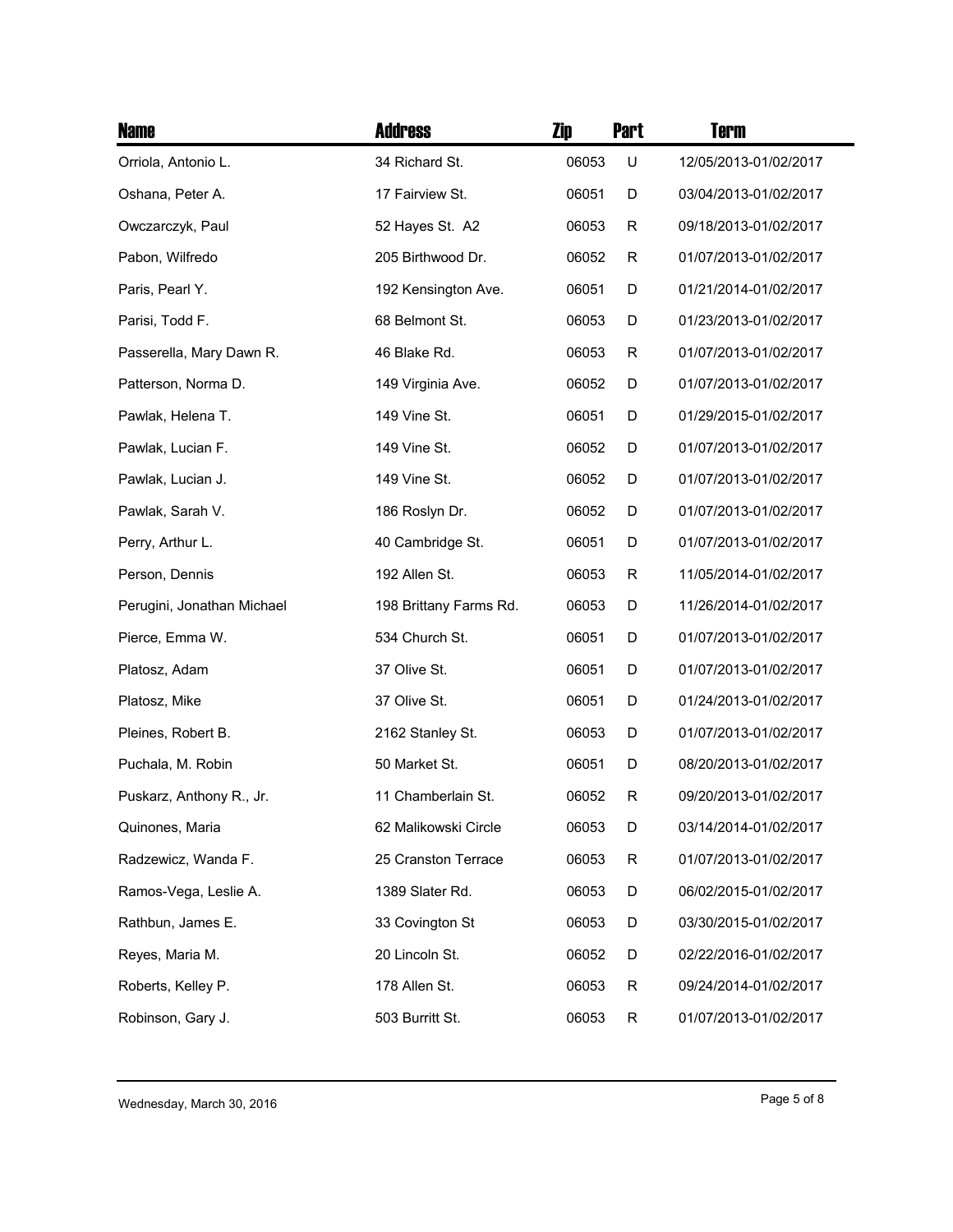| <b>Name</b>                 | <b>Address</b>          | Zip   | <b>Part</b> | <b>Term</b>             |
|-----------------------------|-------------------------|-------|-------------|-------------------------|
| Robledo, Edgar              | 30 Acorn St.            | 06051 | D           | 01/07/2013-01/02/2017   |
| Robledo, Ruth               | 30 Acorn St.            | 06051 | D           | 01/07/2013-01/02/2017   |
| Rodriguez, Carmelo, Jr.     | 1254 Slater Rd.         | 06053 | R           | 01/07/2013-01/02/2017   |
| Rodriguez, Luz E.           | 44 Jefferson St.        | 06051 | D           | 01/07/2013-01/02/2017   |
| Rodriguez, Nancy            | 1254 Slater Rd.         | 06053 | R           | 01/07/2013-01/02/2017   |
| Rodrique-Baretta, Sharon    | 50 Mill St.             | 06051 | D           | 01/22/2013-01/02/2017   |
| Roman, Tammie M.            | 45 Putnam St.           | 06051 | D           | 07/29/2014-01/02/2017   |
| Salazar, Max P., Jr.        | 138 Queen St.           | 06053 | D           | 07/24/2015-01/02/2017   |
| Salerno, Daniel M.          | 80 Jones Dr.            | 06053 | D           | 01/07/2013-01/02/2017   |
| Salvetti, John D, Jr.       | 502 McClintock St.      | 06053 | D           | 03/01/2013-01/02/2017   |
| Salvio, Louis G.            | 103 Russwin Rd.         | 06053 | R           | 03/17/2016-01/02/2017   |
| Sanchez, Emmanuel R.        | 267 Washington St.      | 06051 | D           | 01/07/2013-01/02/2017   |
| Sanchez, Robert C.          | 269 Washington St.      | 06051 | D           | 01/07/2013-01/02/2017   |
| Sanders, James E., Jr.      | 172 Kensington Ave.     | 06051 | R           | 01/07/2013-01/02/2017   |
| Sanders, James E., Sr.      | 322 Glen St.            | 06051 | R           | 01/07/2013-01/02/2017   |
| Sanders, Mary Lou S.        | 322 Glen St.            | 06051 | R           | 01/07/2013-01/02/2017   |
| Sanders, Michael F.         | 37 Pierremount Ave.     | 06053 | R           | 06/12/2015-01/02/2017   |
| Santiago, Francisco A., Sr. | 165 Elam St.            | 06053 | D           | 03/28/2014-01/02/2017   |
| Santiago, Lisa              | 893 Corbin Ave.         | 06052 | R           | 01/07/2013-01/02/2017   |
| Santos, Mario Victor        | 61 Brook St.            | 06052 | D           | 01/22/2013-01/02/2017   |
| Sapieha-Yanchak, Teresa     | 208 South Mountain Dr.  | 06052 | D           | 01/07/2013-01/02/2017   |
| Schwartz, Arnold P.         | 27 Kenwood Dr.          | 06052 | R           | 01/07/2013-01/02/2017   |
| Sgro, Carlos M.             | 136 Maple St.           | 06051 | $\mathsf R$ | 01/07/2013-01/02/2017   |
| Sherwood, Phil              | 420 Commonwealth Ave.   | 06053 | D           | 01/07/2013-01/02/2017   |
| Shields, Thomas J.          | 147 Shuttle Meadow Ave. | 06052 | D           | 01/21/2014-01/02/2017   |
| Shilinga, Joe D.            | 20 William St.          | 06051 | R           | 01/07/2013-01/02/2017   |
| Smedley, Robert C.          | 37 Highland Terrace     | 06064 | U           | 12/04/2013-01/02/2017   |
| Smith, Franklin J.          | 40 Chestnut St.         | 06051 | D           | 01/07/2013-06/07/2015 * |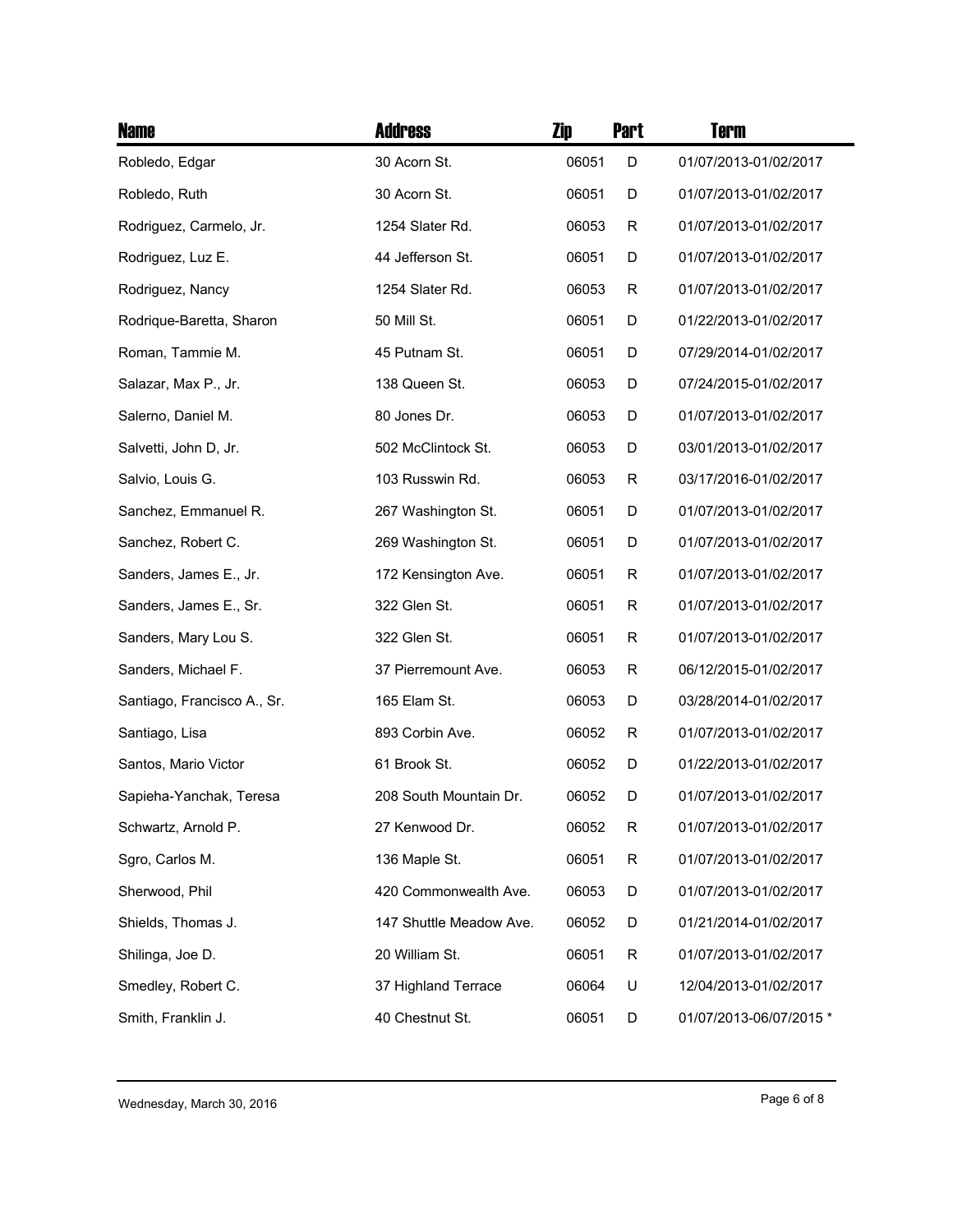| <b>Name</b>           | <b>Address</b>       | Zip   | <b>Part</b> | <b>Term</b>           |
|-----------------------|----------------------|-------|-------------|-----------------------|
| Spano, Nathalie B.    | 9 South Mountain Dr. | 06052 | D           | 01/07/2013-01/02/2017 |
| Spano, Peter          | 9 South Mountain Dr. | 06052 | D           | 01/07/2013-01/02/2017 |
| Staranchak, Mark E.   | 8 Fairlane Dr.       | 06053 | R           | 03/14/2014-01/02/2017 |
| Steele, Peter C.      | 170 Oakwood Dr.      | 06052 | R           | 09/12/2013-01/02/2017 |
| Steele, Sean F.       | 29 Dover Rd.         | 06052 | R           | 09/18/2013-01/02/2017 |
| Stepanczak, Irena     | 45 Atlantic St.      | 06053 | D           | 01/07/2013-01/02/2017 |
| Stewart, Erin E.      | 60 Wightman Rd.      | 06052 | R           | 01/07/2013-01/02/2017 |
| Stewart, Timothy T.   | 60 Wightman Rd.      | 06052 | R           | 01/07/2013-01/02/2017 |
| Surratt, Bessie B.    | 626 East Main St.    | 06051 | D           | 03/04/2013-01/02/2017 |
| Swan, Julie L.        | 78 Linden St.        | 06051 | R           | 01/07/2013-01/02/2017 |
| Taricani, Daniel J.   | 154 Lyons Street     | 06052 | U           | 09/11/2014-01/02/2017 |
| Tomblin, Medina T.    | 33 Union St.         | 06051 | D           | 08/06/2015-01/02/2017 |
| Torres, Isabel        | 104 Putnam St.       | 06051 | D           | 01/07/2013-01/02/2017 |
| Torres-Luciano, Eva   | 151 Streamside Lane  | 06052 | D           | 01/07/2013-01/02/2017 |
| Turnrose, Dorothy R.  | 801 Corbin Ave.      | 06052 | R           | 08/20/2013-01/02/2017 |
| Urso, Frances A.      | 62 Black Rock Ave.   | 06052 | R           | 01/07/2013-01/02/2017 |
| Valengavich, John P.  | 15 Parkmore St.      | 06051 | D           | 01/07/2013-01/02/2017 |
| Valentin, Erik        | 17 Randolph Court    | 06053 | D           | 09/04/2014-01/02/2017 |
| Veneziano, Joseph     | 42 Roosevelt St.     | 06051 | D           | 03/05/2013-01/02/2017 |
| Veneziano, Sandra E.  | 42 Roosevelt St.     | 06051 | D           | 03/05/2013-01/02/2017 |
| Verdu, Juan           | 19 Pondview Rd.      | 06052 | D           | 01/22/2013-01/02/2017 |
| Walton, Asiana D.     | 88 Ellis St.         | 06051 | D           | 01/22/2014-01/02/2017 |
| Werblow, Kristen L.   | 280 Stanwood Dr.     | 06053 | D           | 04/25/2014-01/02/2017 |
| Wescott, Barry L.     | 288 Barbour Rd.      | 06053 | R           | 02/14/2013-01/02/2017 |
| Wyskiewicz, James A.  | 350 Reservoir Rd.    | 06052 | D           | 01/07/2013-01/02/2017 |
| Yezierski, Barbara J. | 119 Robindale Dr.    | 06053 | D           | 01/07/2013-01/02/2017 |
| Zagorsky, Donna L     | 125 Ten Acre Rd.     | 06052 | D           | 01/07/2013-01/02/2017 |
| Zembko, Henry S., III | 94 East St.          | 06051 | R           | 01/07/2013-01/02/2017 |